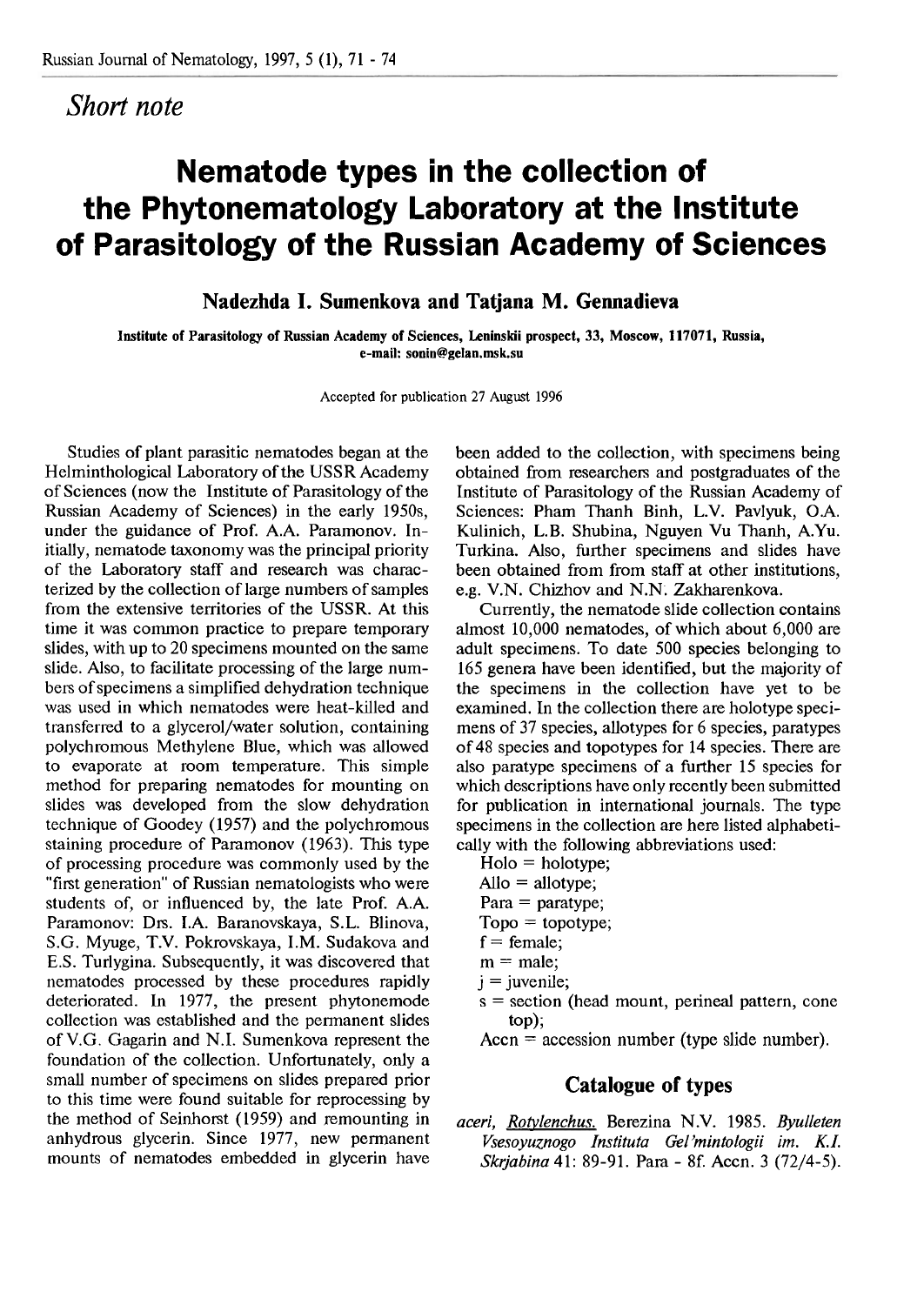- aceri, Xiphinema. Chizhov, V.N., Tiev, R.A. & Turkina, A.J. 1986. Zoologichesky Zhurnal 65 (6): 932-935. Para - Sf, 2j. Accn. 2 (70/11, 12).
- afinis, Tobrilus. Gagarin, V.G. 1996. Zoologichesky Zhurnal 75 (3): 323-334. Holo - m; Para - lm, 4f. Accn. 1 (71/43).
- alni, Meloidodera. Turkina, A.J. & Chizhov, V.N. 1986. Zoologichesky Zhurnal 65 (4): 620-624. Para - 5f, 9j, 3s. Accn. 4 (70/16-19).
- alni, Sphaeronema. Turkina, A.J. & Chizhov, V.N. 1986. Zoologichesky Zhurnal 65 (4): 620-624. Para - 4f. Accn. 1 (70/20).
- angarensis, Mononchus. Gagarin, V.G. 1984. Zoologichesky Zhurnal63 (4); 607-609. Allo - **f;** Para lm. Accn. 1 (71/31).
- anthrisculus, Paramalenchus. Sumenkova, N.I. 1988. Zoologichesky Zhurnal67 (7): 1073-1076. Holo **f;** Para - Sf. Accn. 5 (24/36, 37, 40, 46, 48).
- artemisiae, Xiphinema. Chizhov, V.N., Tiev, R.A. & Turkina, A.J. 1986. Zoologichesky Zhurnal65 (6): 932-935. Para - 1 lf, 10m, 8j. Accn. 6 (70/33-38).
- bembidi, Wachekitylenchus. Zacharenkova, N.N. & Chizhov, V.N. 1991. Zoologichesky Zhurnal 70 (9): 22-32. Holo - f (parthenogenetic); Para - 16f (parthenogenetic). Accn. 8 (70/69-76).
- bilineatus, Coslenchus. Sumenkova, N.I. 1989. Trudy GELAN, 37: 141-149. Holo - **f;** Para - Sf. Accn. 4  $(24/61 - 64)$ .
- biserovi, Crocodorylaimus. Gagarin, V.G. 1996. Zoologichesky Zhurnal 75 (3): 323-334. Holo - m; Para - 3f. Accn. 1 (71/41).
- brevispiculus, Adoncholaimus. Gagarin, V.G. 1993. In: Presnovodnye bespozyonochnye: biologija, sistematika, evolyutsija. Trudy Instituta Biologii Vnutrennikh Vod im. I.D. Papanina. 68 (71): 53-77. Holo - m; Para - 4f. Accn. 1 (71/28).
- brevistyletus, Quinisulcius. Kulinich, O.A. 1985. Zoologichesky Zhurnal 64 (10): 1579-1584. Holo - f; Allo - m; Para - 3f, 2m. Accn. 1 (70/10).
- canis, Aporcelaimellus. Gagarin, V.G. 1984. Zoologichesky Zhurnal 63 (4): 607-609. Holo - m; Para - If, lm. Accn. 2 (71/21, 22).
- certus, Helicotylenchus. Eroshenko, A.S. & Nguen Vu Thanh. 1981. In: Svobodnozhivushchie i fitopatogennye nematody fauny Dal'nego Vostoka. (A.S. Eroshenko & 0.1. Belogurov. Eds). Vladivostok. Da17nev.Nauch.Tsentr Akad. Nauk SSSR. p. 28- 34. Topo - 40f (from Nguen Vu Thanh's collection). Accn. 23 (28/53; 30/37, 52, 55, 56; 31/7- 12, 69; 32/23, 85; 33/3, 5, 12, 14, 20; 34/52, 57; 35/32, 74).
- coffae, Helicotylenchus. Eroshenko, A.S. & Nguen Vu Thanh. 1981. Zoologichesky Zhurnal 60 (12): 1882-1886. Topo - If (from Nguen Vu Thanh's collection). Accn. 1 (35/45).

crenicaudatus, Miconchus. Gagarin, V.G. 1984. Zoo-

logichesky Zhumal 63 (4): 607-609. Holo - m. Accn. 1 (71/33).

- cynariensis, Meloidogyne. Pham Thanh Binh. 1990. Zoologichesky Zhurnal  $69$  (4): 128-131. Topo - 3s (from Nguen Vu Thanh's collection). Accn. 3 (37/9, 22, 39).
- dignus, Helicotylenchus. Eroshenko, A.S. & Nguen Vu Thanh. 1981. Zoologichesky Zhurnal 60 (12): 1882-1886. Topo - 8f (from Nguen Vu Thanh's collection). Accn. 6 (28/33, 70; 31/63; 34/67; 35/35, 52).
- ferus, Helicotylenchus. Eroshenko, A.S. & Nguen Vu Nhanh. 1981. Zoologichesky Zhurnal 60 (12): 1882-1886. Topo - If (from Nguen Vu Thanh's collection). Accn. 1 (31/7).
- gigas, Mvlonchulus. Gagarin, V.G. 1993. In: Svobodnozhivushchie Nematody Presnykh Vod Rossii i Sopredel'nykh Stran. St. Petersburg, Gidrometeoizdat. 351 pp. (p. 342). Holo - m; Para - If. Accn. 2 (71/34, 35).
- glosaria, Paratripyla. Gagarin, V.G. 1994. Biologija Vnutrennikh Vod: Informatsionnyi Byulleten ' 96: 22-24. Holo - **f;** Para - 7f. Accn. 1 (71/38).
- graminis, Pararotylenchus. Volkova, T.V. & Eroshenko, A.S. 1995. Russian Journal of Nematology 3 (1): 27-29. Para - 3f, 3m. Accn. 1 (71/40).
- helicus, Criconemoides. Eroshenko, A.S. & Nguen Vu Thanh. 1981. In: Svobodnozhivushchie i fitopatogennye nematody fauny Dal 'nego Vostoka. (A.S. Eroshenko & 0.1. Belogurov. Eds). Vladivostok. Dal'nev. Nauch. Tsentr Akad. Nauk SSSR. p. 28-34. Topo - 24f (from Nguen Vu Thanh's collection). Accn. 6 (27/58, 62; 28/32, 54; 31/62; 33/53).
- imitatoris, Eudorylaimus. Gagarin, V.G. 1982. Zoologichesky Zhurnal61 (10): 1592-1594. Holo - m. Accn. 1 (71/20).
- intermedius, Mononchoides. Gagarin, V.G. 1993. **Ln:**  Presnovodnye bespozvonochnye: biologija, sistematika, evolyutsija. Trudy Instituta Biologii Vnutrennikh Vod im. **I.D.** Papanina 68 (71): 53-77. Holo - **f;** Para - If, lm. Accn. 1 (71/32).
- khashanicus, Geocenamus. Volkova, T.V. 1995. Russian Journal of Nematology, 3 (1): 31-33. Para - If, 4m. Accn. 1 (71/39).
- khrustalevi, *Thripinema*. Chizhov, V.N., Subbotin, S.A. & Zakharenkova, N.N. 1995. Russian Journal of Nematology 3 (2): 89-94. Holo - **f;** Para - 9f, 3m. Accn. 6 (70/77-82).
- laevicaudatus, Helicotylenchus. Eroshenko, A.S. & Nguen Vu Thanh. 1981. In: Svobodnozhivushchie i fitopatogennye nematody fauny Dal'nego Vostoka. (A.S. Eroshenko & **0.1.** Belogurov. Eds). Vladivostok. Dal'nev. Nauch. Tsentr Akad. Nauk SSSR. p. 28-34. Topo - 67f. Accn. 28 (27/80; 29/31, 59; 30/49, 50, 52, 55, 64; 31/2, 3, 7, 8,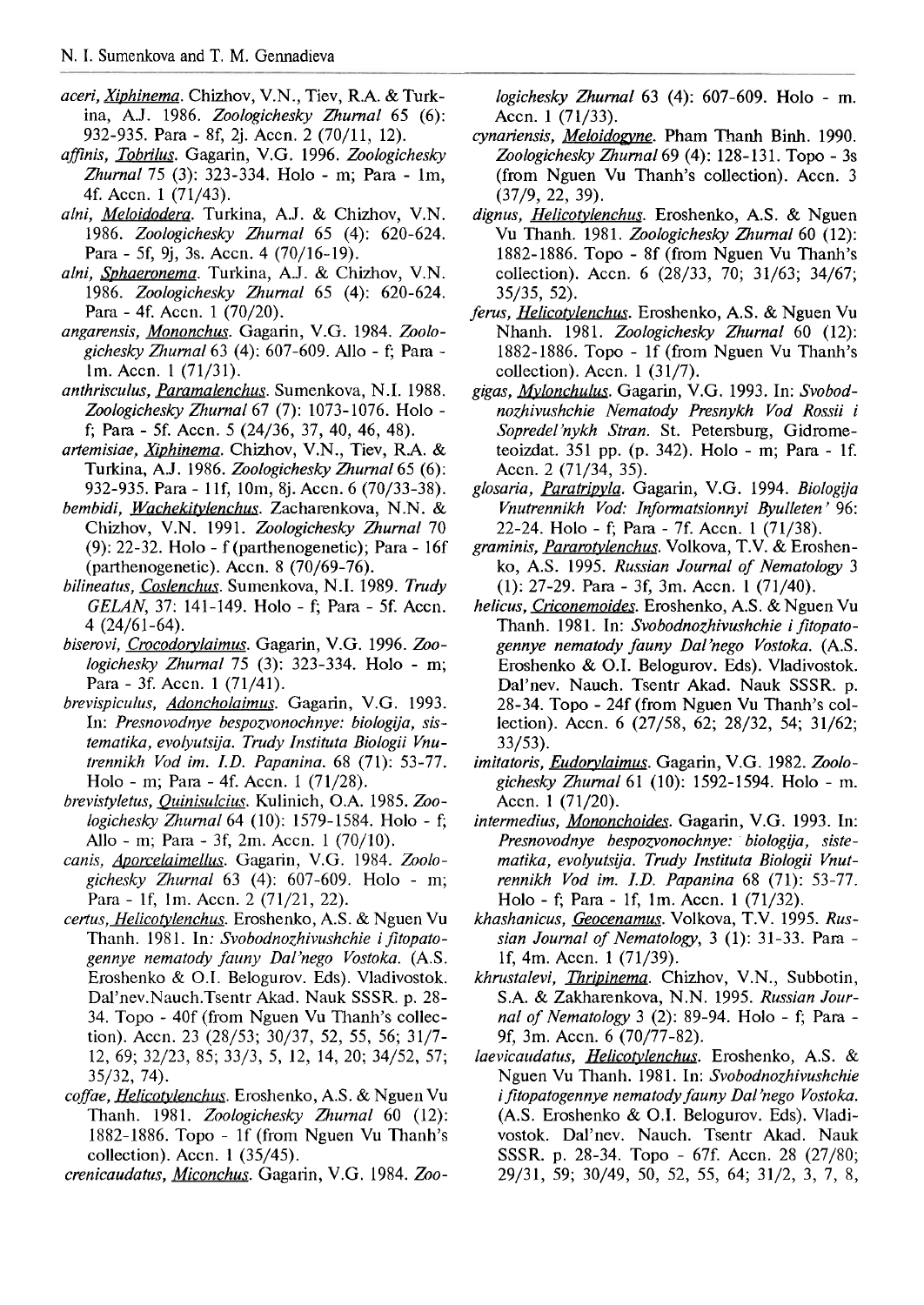13; 33/73; 34/2, 3, 44, 52, 56-59; 35/32, 52, 54, 59, 72, 74).

- laumondi, Skarbilovinema. Chizhov, V.N. & Zaharenkova, N.N. 1991. Zoologichesky Zhurnal 70 (8): 28-36. Holo - **f;** Para - 25f. Accn. 16 (70/44- 59).
- lignosus, Longidorus. Chizhov, V.N., Subbotin, S.N., Romanenko, N.D. & Kruchina, S.N. 1991. Zoologichesky Zhurnal 70 (6): 130-133. Para - 15f, 16m, 14j. Accn. 7 (71/48-54).
- longicaudatus, Panagrolaimus. Sumenkova, N.I. 1965. Trudy GELAN 16: 143-146. Holo - **f;** AUo m; Para - If, lm. Accn. 3 (4/4-6).
- lyoni, Skarbilovinema. Zakharenkova, N.N. & Chizhov, V.N. 1991. Zoologichesky Zhurnal 70 (9): 22-32. Holo - **f;** Para - 21f. Accn. 9 (70/60- 68). .
- magnifica, Macroposthonia. Eroshenko, A.S. & Nguen Vu Thanh. 1981. In: Svobodnozhivushchie i fitopatogennye nematody fauny Dal'nego Vostoka. (A.S. Eroshenko & 0.1. Belogurov. Eds). Vladivostok. Dal'nev. Nauch. Tsentr Akad. Nauk SSSR. p. 28-34. Topo - 149f. Accn. 110 (27/1 - 35/42).
- maxima, Eumonhystera. Gagarin, V.G. 1996. Zoologichesky Zhurnal75 (3): 323-334. Holo - **f;** Pam - 4f. Accn. 1 (71/44).
- micans, Mesodorylaimus. Gagarin, V.G. 1993. In: Presnovodnye bespozyonochnye: biologija, sistematika, evolyutsija. Trudy Instituta Biologii Vnutrennikh Vod im. I.D. Papanina 68 (71): 53-77. Holo - f; Para - 3m. Accn. 1 (71/24).
- mirabile, *Chromadorita*. Gagarin, V.G. 1993. In: Presnovodnye bespozyonochnye: biologija, sistematika, evolyutsija. Trudy Instituta Biologii Vnutrennikh Vod im. I.D. Papanina 68 (71): 53-77. Holo - m; Para - 3f, 4m. Accn. 1 (71/29).
- modestus, Tobrilus. Gagarin, V.G. 1996. Zoologichesky Zhurnal75 (3): 323-334. Holo - m; Pam lm, 2f. Accn. 1 (71/42).
- neominimus, Tylenchus. Savkina, E.V. 1989. Trudy GEUN 37: 135-137. Holo - **f;** Allo - m; Para - 5f, lm. Accn. 6 (70/21-26).
- oligoridjus, Coslenchus. Sumenkova, N.I. 1989. Trudy GELAN 37: 141-149. Holo - **f;** Para - 2f. Accn. 3 (24/19, 29, 58).
- paramonovi, Nothotylenchus. Gagarin, V.G. 1974. Trudy GELAN 24: 30-35. Topo - 4f; 2m. Accn. 1  $(22/1).$
- paramonovi, Xiphinema. Romanenko, N.D. 1981. In: Tezisy dokladov i soobshchenii pervoi konferentsii (IX-go Soveshchanija) po nematodam rastenii, nasekomykh i vod, p. 68-69. Para - 3f. Accn. 1  $(71/2)$ .<br>parasexlineatus,
- Aphelenchoides. Kulinich, O.A. 1984. Zoologichesky Zhurnal63 (10): 1570- 1572.

Holo - **f;** Allo - m; Para - 7f. Accn. 8 (6/25-32).

- pini, Tylenchorhynchus. Kulinich, O.A. 1985. Zoologichesky Zhumal 64 (10): 1579-1584. Holo - **f;**  Para - 4f, 3m. Accn. 5 (70/5-9).
- pratensis, Ottolenchus. Sumenkova, N.I. 1987. Zoologichesky Zhurnal 66 (12): 1805-1811. Holo - **f;**  Para - 7f. Accn. 5 (24/38-40, 45, 47).
- quintastriatus, Chiloplacus. Sumenkova, N.I. 1968. Zoologichesky Zhurnal47 (12): 1777- 1784. Holo f; Para - 4f. Accn. 5 (3/26-29, 61).
- ranunculaceus, Ottolenchus. Sumenkova, N.I. 1987. Zoologichesky Zhurnal 66 (12): 1805-1811. Holo **f;** Para - 22f, lm. Accn. 12 (24/10, 19, 25, 28, 30-34, 41, 50, 53).
- ripariensis, Criconemella. Eroshenko A.S. & Volkova T.V. 1997. Russian Joumal of Nematology 5 (1): 27-30. Para - 2f. Accn. 2 (71/3-4).
- riparium, Xiphinema. Chizhov, V.N., Subbotin, S.A., Romanenko, N.D. & Kruchina, S.N. 1991. Zoologichesky Zhurnal70 (6): 130-133. Para - 7f, 5m, 2j. Accn. 71/47. .
- robustus, Megadesmolaimus. Gagarin, V.G. 1993. In: Presnovodnye bespozyonochnye: biologija, ' sistematika, evolyutsija. Trudy Instituta Biologii Vnutrennikh Vod im. I.D. Papanina 68 (71): 53-77. Holo - **f;** Para - If, lm. Accn. 1 (71/27).
- rubi, Longidorus. Tomilin, A.A. & Romanenko, N.D. 1993 (in Romanenko, 1993). In: Fitogel'minty -Vironositeli Semeistva Longidoridae. Moscow, Nauka, 284 pp. (p. 93). Para - 3f. Accn. 1 (71/1).
- ryzhikovi, Helicotylenchus. Kulinich, O.A. 1985. Zoologichesky Zhurnal 64 (10): 1579-1584. Holo **f;** Para - 6f. Accn. 4 (70/1-4).
- sachalinus, Calodorylaimus. Gagarin, V.G. 1993. In: Presnovodnye bespozvonochnye: biologija, sistematika, evolyutsija. Trudy Instituta Biologii Vnutrennikh Vod im. I.D. Papanina 68 (71): 53-77. Holo - m. Accn. 1 (71/25).
- sclerovaginatus, Chiloplacus. Sumenkova, N.I. & Razjivin, A.A. 1968. Zoologichesky Zhumal 47 (12): 1777-1784. Holo - **f;** AUo - m; Para - 18f, 17 m, 13 j. Accn. 19 (3/13-25, 55-60).
- serena, *Eumonhystera*. Gagarin, V.G. 1993. In: Presnovodnye bespozyonochnye: biologija, sistematika, evolyutsija. Trudy Instituta Biologii Vnutrennikh Vod im. I.D. Papanina 68 (7 1): 53-77. Holo - **f;**  Para - If. Accn. 1 (71/26).
- shoshini, Fictor. Gagarin, V.G. 1995. Zoologichesky Zhurnal74 (3): 12-23. Holo - **f;** Para - 3f, lm. Accn. 1 (70/32).
- sibiricus, Ditylenchus. German, E.V. 1969. Vestnik Sel'skokhozjaistvennoi Nauki. Alma-Ata 1: 83-85. Topo - If, 1m (from author's collection). Accn. 2 (7/18, 19).
- sicus, **Aporcelaimus**. Gagarin, V.G. 1992. In: Svobodnozhivushchie Nematody Presnykh Vod SSSR. St.